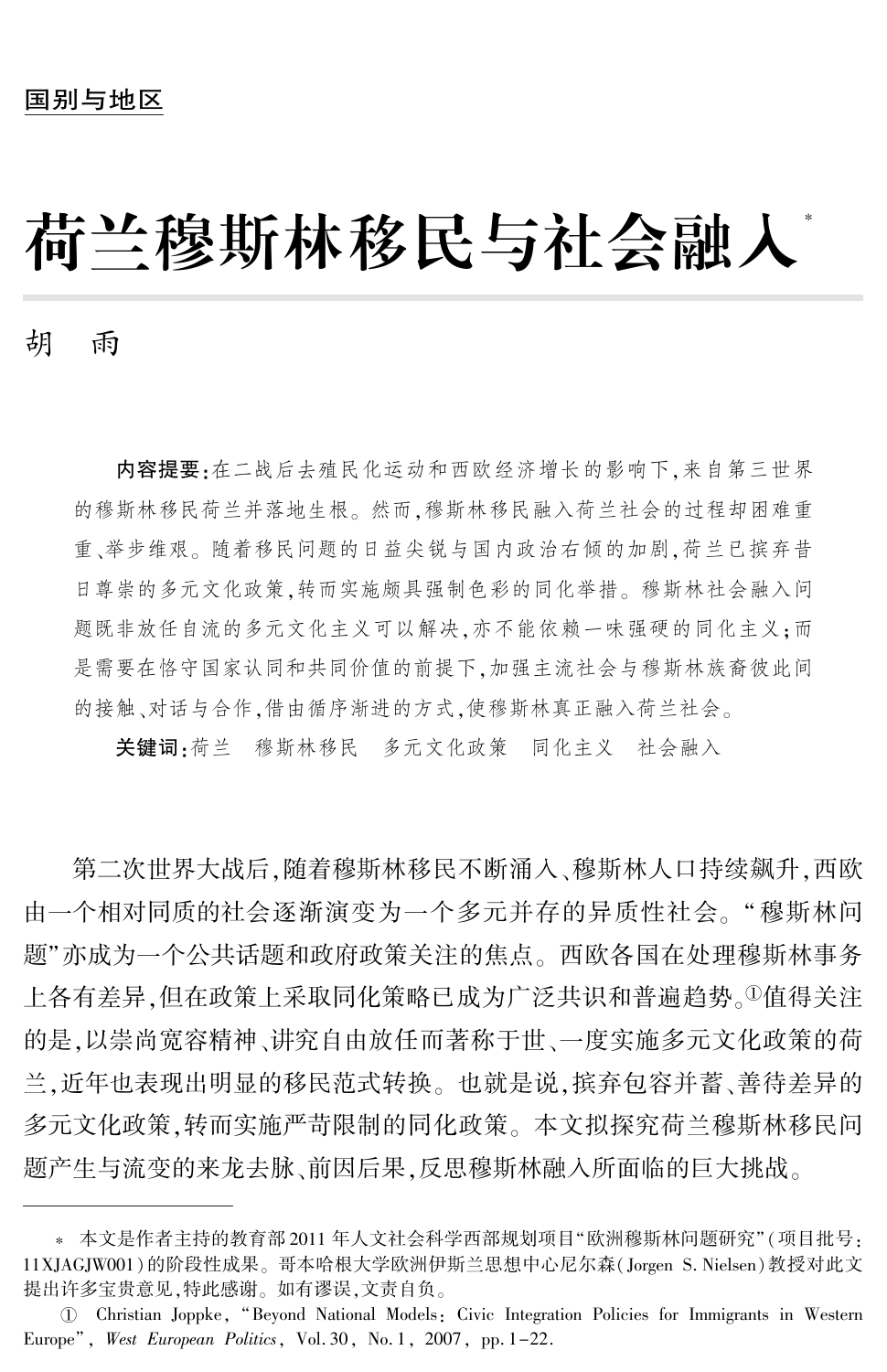## 穆斯林移民的存在与边缘化

穆斯林在荷兰的足迹可追溯至 1879 年,源自荷兰东印度公司的穆斯林定居 海牙,直到二战爆发,其穆斯林人口不过几百人。 其大幅增长肇始于战后不断涌 入的移民浪潮。当时,穆斯林移民可分为"后殖民移民"(post-colonial immigration)、客工(guest worker)、家庭团聚(family reunification)、强迫移民(forced immigrant)四大类。"后殖民移民"始于 1949 年印尼及 1975 年苏里南独立,一批 与殖民母国有着千丝万缕关系的穆斯林移居殖民宗主国。 客工移民起因于战后 荷兰经济繁荣需要从事繁重工作的廉价劳工。 1963 年、1969 年荷兰政府分别与 土耳其、摩洛哥签署劳工招募协议。 受石油危机、经济衰退影响,1974 年荷兰终 止客工计划并鼓励客工返回原籍,此举成效不彰反而刺激移民的滞留。 随后实 施的"家庭团聚"更使客工家眷蜂拥而至。"家庭团聚"政策标志着穆斯林与西 欧国家关系性质的重要变化,客工由单身男性为主、暂时性的外来劳工骤变为以 家庭为单元、永久性的移民;移民通过家庭的存在与社会发生广泛的接触与联 系,不仅体现在教育、社会福利、医疗卫生等方面,还有价值观、生活方式的磨合 与调适。180年代中东地区的政治动荡催生大批难民、政治避难者等"强迫移 民"及非法移民的纷至沓来。在上述移民中,客工及家庭移民占据主体,其余两 类数量和比例相对较少。

移民运动一旦开始,就不可避免成为一股自行持续、路径依赖的社会潮 流。②在四股移民浪潮的推动下,荷兰穆斯林人口大幅飙升、急速膨胀,由 1971 年约 5. 4 万人陡升至 1975 年 10. 8 万人、1980 年达到 22. 5 万人、1997 年为 57. 32 万人。 据 2006 年荷兰国家统计局(CBS)数据显示,穆斯林人口已达 85 万,占 总人口的 5% ,其中土耳其裔 32. 5 万、占穆斯林总人口的 38% ,摩洛哥裔 26 万、 占穆斯林总人口的 31% 。3 2011 年皮尤中心估算, 荷兰的穆斯林人口已达到

淤 Jocelyne Cesari, When Islam and Democracy Meet: Muslims in Europe and in the United States, New York: Palgrave Macmillan, 2004, p. 13.

<sup>2</sup> Stephen Castles, "Why Migration Policies Fail", Ethnic and Racial Studies, Vol. 27, No. 2, 2004, pp. 209-210.

<sup>3</sup> Statistics Netherlands, "More than 850 Thousand Muslims in the Netherlands<sup>7</sup>, 25 October 2007, http://www.cbs.nl/en - GB/menu/themas/bevolking/publicaties/artikelen/archief/2007/2007 - 2278 - wm. htm, last accessed on 17 April 2013.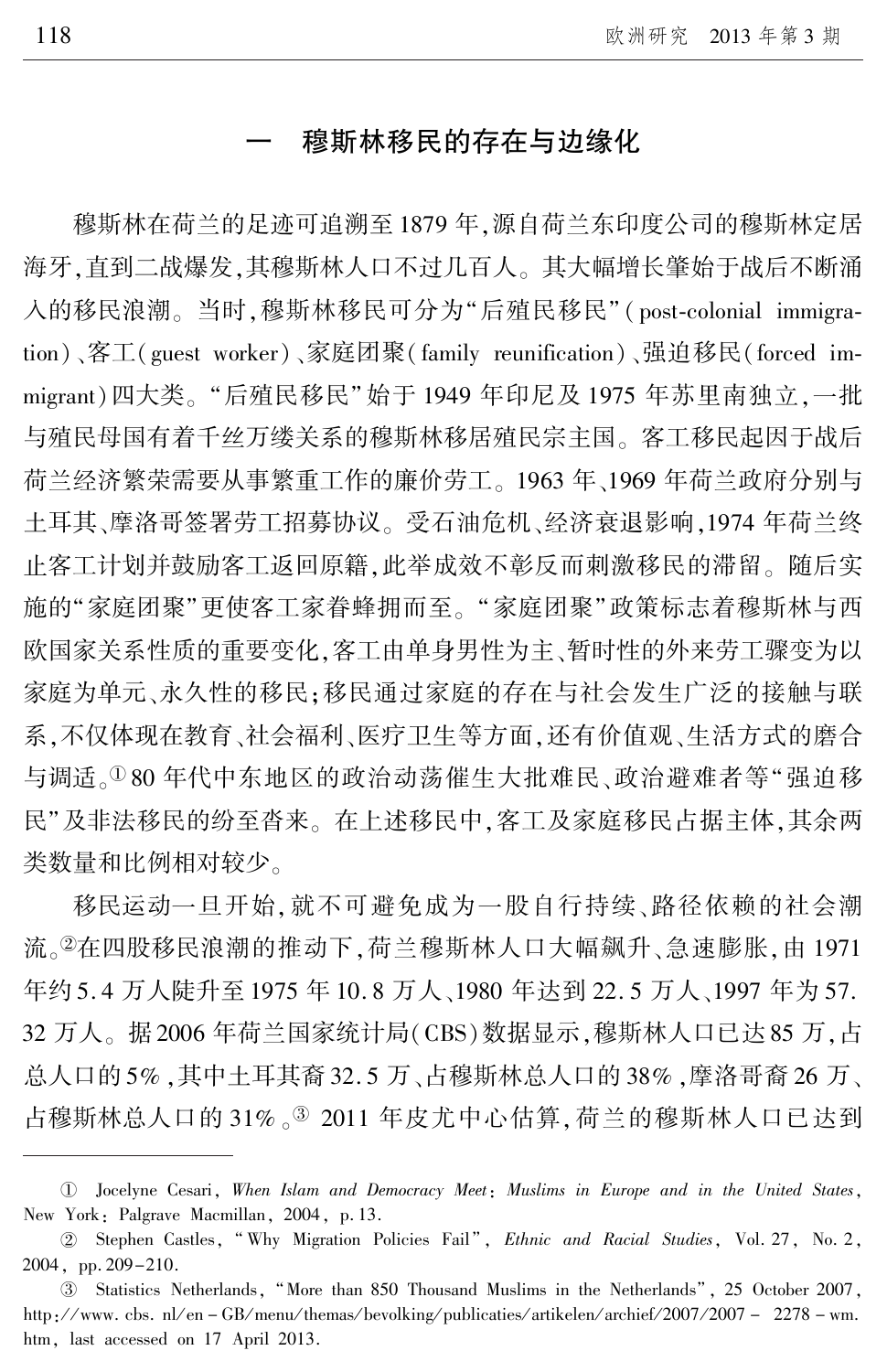91. 4 万,占总人口的 5. 5% 。 鉴于穆斯林较高的出生率和不断涌入的移民,预计 到 2030年,穆斯林人口将增至136万,占总人口的7.8%。1尽管这些穆斯林移 民已永久定居荷兰,构成荷兰社会的一部分,但迄今为止仍未得到主流社会的认 同,真正融入当地社会。

究其原因,首先是穆斯林的社会地位低下。 第一代土裔、摩裔客工主要来自 传统乡村,其教育、技能、语言等先天不足,大多从事肮脏、危险和不体面的工作, 易受经济波动影响。 因此,穆斯林失业率要比本地人高出 2-3 倍。 2006 年,本 地人失业率为 9% ,而土、摩裔分别高达 21% 、27% 。 穆斯林妇女劳动参与率低, 高度依赖社会福利。 在社会福利依赖者中,移民占 47% (1998 年数据),其中主 要为穆斯林。 穆斯林移民后代的发展前景也不容乐观。 多数仍未摆脱贫穷的命 运。 土、摩裔高中生辍学率分别高达 35% 、39% ,监狱犯人中,移民占 32% 。 比 例偏高的失业率、社会福利依赖率、辍学率、犯罪率等社会问题严重妨碍穆斯林 的社会融入;2其次,集中居住与社会隔离。 穆斯林移民的先期抵达者往往扮演 桥头堡的角色,继而亲朋好友鱼贯而至,构成以亲缘、地缘为特征的"链条移民" (chain migration),形成了互助团结的人脉网络;移民习惯定居在大城市的少数 族裔聚居区,集中居住在阿姆斯特丹、鹿特丹、海牙、乌特勒支四个大都市,其中 阿姆斯特丹半数人口为穆斯林,是全欧穆斯林人口比例最高的城市。 由于生活 方式的差异、语言或能力的不足,一些穆斯林习惯于自我隔离与边缘化,既没有 和本地人建立良性的互动关系,也没有适应当地的社会文化环境。 社会生活的 隔都化(ghettoization)阻碍了穆斯林与主流社会的接触和交流;再次,穆斯林社 群的碎片化。 穆斯林远非一个同质性整体,它因循族群、语言、教派或政治倾向 的断层线而四分五裂。 在高度组织化的西欧社会,穆斯林的碎片化阻碍了穆斯 林创建具有广泛代表性的社群组织,也妨碍了穆斯林与政府之间的交流对话,或 建立制度化的协商机制,更遑论协同合作、选举政治代表、影响公共政策;3最 后,价值观和生活方式的冲突。比库·派瑞克把穆斯林移民喻为"原型陌生者"

U Pew Center, "The Future of the Global Muslim Population: Projections for 2010–2030<sup>7</sup>, January 27, 2011, http: / / www. pewforum. org / The-Future-of-the-Global-Muslim-Population. aspx, last accessed on 28 March 2013.

于 Christian Joppke, "Beyond National Models: Civic Integration Policies for Immigrants in Western Europe", West European Politics, Vol. 30, No. 1, 2007, p. 6.

盂 Jytte Klausen, The Islamic Challenge: Politics and Religion in Western Europe, New York: Oxford University Press, 2005, p. 81.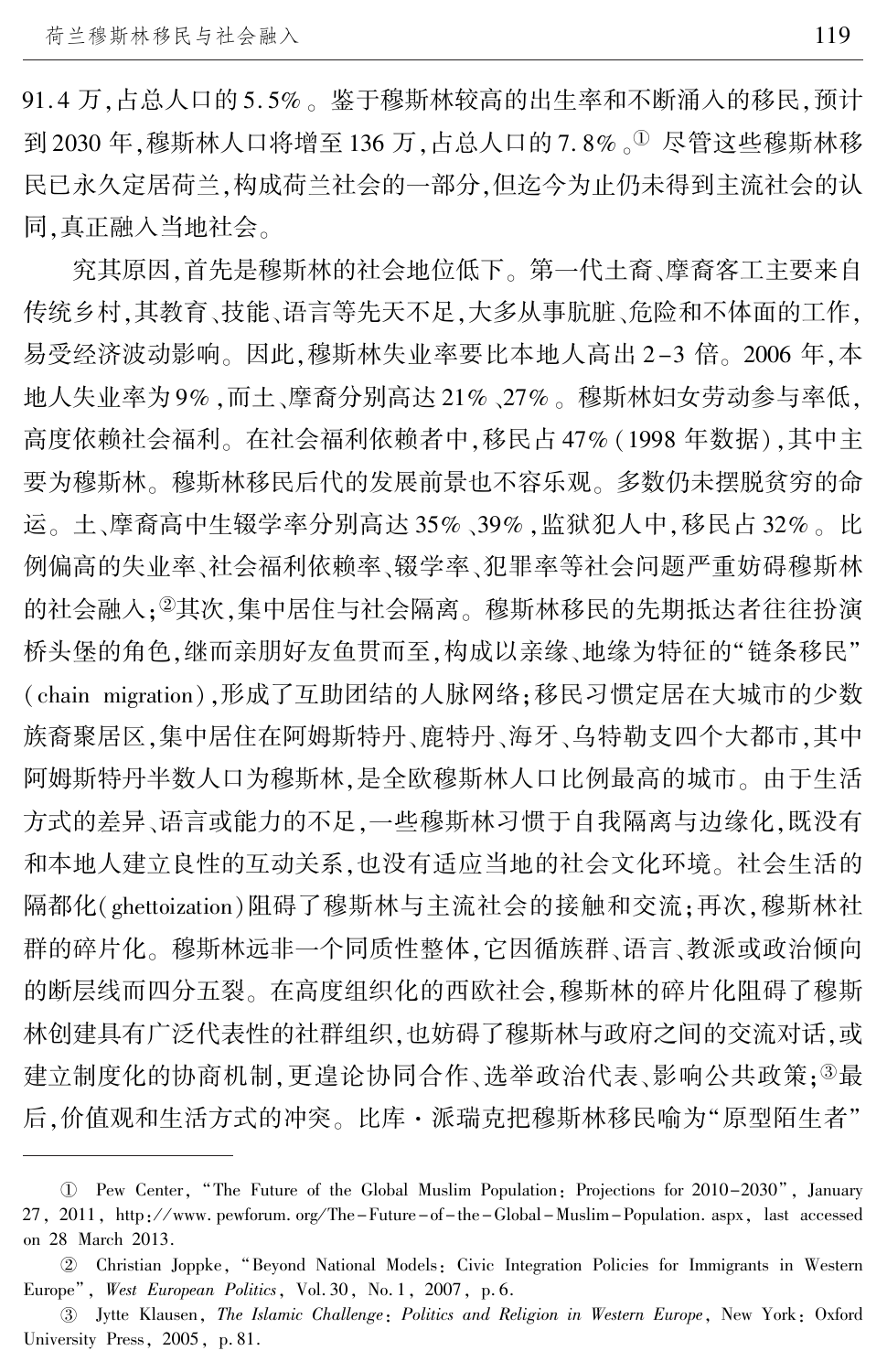(archetypal stranger),意指穆斯林在语言、文化、宗教信仰和生活方式上与西欧 主流社会存在巨大落差。1本土民众对穆斯林父权家庭、性别歧视、买卖婚姻、内 婚制、割礼、头巾面纱等传统习俗难以认同并严词抨击;保守的穆斯林对荷兰社 会的妇女解放、同性恋、性开放等现代风尚嗤之以鼻、不屑一顾。 价值观冲突和 文化障碍使穆斯林与主流社会之间形成一条泾渭分明、清晰可见的心理和情感 边界,这无益于双方正常的接触交往与互谅互让。<sup>②</sup>

需要指出的是,穆斯林移民在某些方面日渐进步:越来越多的穆斯林掌握了 荷兰语;更多的穆斯林年轻人接受了高等教育;第二代穆斯林进入中高阶层和学 术领域的比例和人数正在增加;穆斯林妇女生育年龄正缓慢延迟。<sup>③</sup>然而,穆斯 林面临的最大挑战却是荷兰社会普遍存在的歧视、排斥和污名化( stigmatization)。穆斯林作为"他者"、"外来者"、"异邦人"(allochtons)的刻板印象,"黝黑 皮肤、喧嚣粗俗、劳工下层、图谋不轨"的负面标签已然根深蒂固、难以消弭,即 使土生土长的第二、三代穆斯林亦备受歧视和排挤。 2006 年欧盟"种族主义与 排外监控中心"研究报告表明,从住房、就业机会、教育到文化习俗的社会生活 各方面,穆斯林皆受到严重歧视。<sup>4</sup>阿亚汉·卡亚认为,伊斯兰平行社会在西欧 内部的凸显,不是穆斯林保守落后的产物,而是对结构性排斥机制的反抗。<sup>⑤</sup>困 难重重的社会流动、无法逾越的族群鸿沟、难以克服的社会歧视等问题进一步激 发与强化了穆斯林的宗教意识和身份认同。 许多穆斯林在《古兰经》寻觅慰藉, 在清真寺找到归属,重新皈依为"再生穆斯林"(born-again Muslim),并想象建 构出一个全球化的、去疆域化的、超越族群和文化藩篱的"新乌玛" (neo-Ummah,伊斯兰社群)。 新生代穆斯林更擅长利用伊斯兰话语和身份认同,使之成 为争取认同和群体权利、激励政治动员的载体与动能。©据荷兰社会研究所

U Bhikhu Parekh, "Multicultural Society and Convergence of Identities<sup>?</sup>, in John Erik Fossum et al. eds., The Tie That Bind: Accommodating Diversity in Canada and the European Union, Brussels: European Interuniversity Press, 2009, pp. 33-54.

于 Paul M. Sniderman and Louk Hagendoorn, When Ways of Life Collide: Multiculturalism and Its Discontents in the Netherlands, Princeton: Princeton University Press, 2007, pp. 20–42.

<sup>3</sup> Jaco Dagevos and Merove Gijsberts, *Integration in Ten Trends*, The Netherlands Institute for Social Research, Hague, January 2010.

榆 European Union Monitoring Centre on Racism and Xenophobia, Muslim in the European Union: Discrimination and Islamophobia, Austria, EUMC Report, 2006.

 $\circledS$  Ayhan Kaya, *Islam, Migration and Integration: The Age of Securitization*, Basingstoke, UK: Palgrave Macmillan, 2009, p. 85.

愚 Olivier Roy, Globalised Islam: The Search for a New Ummah, London: Hurst & Company, 2004, p. 20.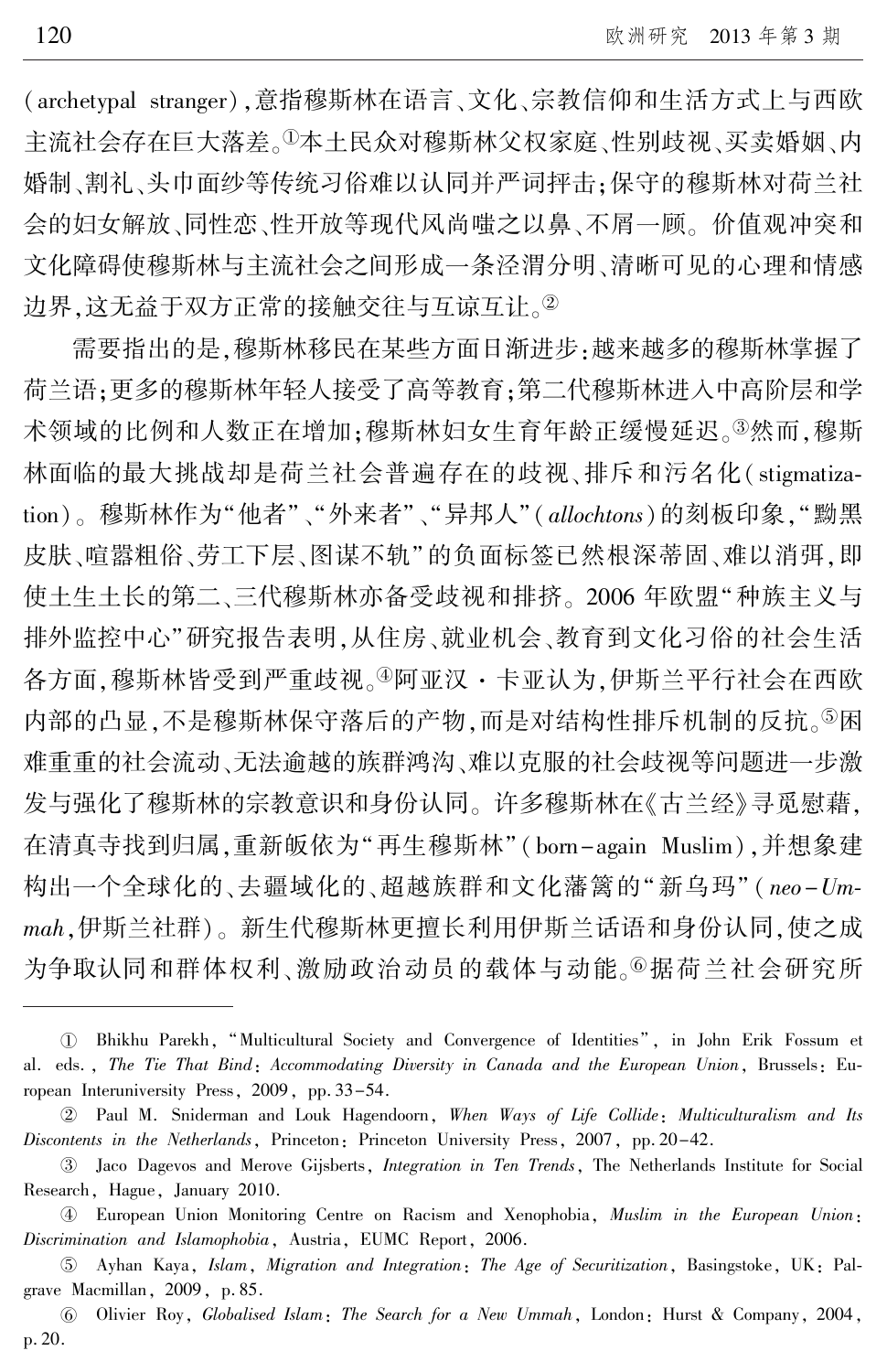(SCP)的调查,第二代穆斯林在宗教上变得愈益虔诚,1998-2011 年间参加清真 寺礼拜的人数,摩裔从 9% 增至 33% ,土裔从 23% 升至 35% ,而经常参加礼拜的 第二代穆斯林对"过去母国"的认同超过荷兰的国家认同;这些人更可能囿于其 族群的小圈子,在对待妇女和同性恋等问题上采取更加保守的立场。1 不言而 喻,穆斯林"平行社会"的存在和伊斯兰认同彰显对荷兰国家认同、价值观及社 会凝聚构成了严重挑战,也从另一个侧面反映出荷兰社会融入政策的失败。

## 二 从多元文化政策到同化政策

斯蒂芬·卡斯特斯和马克·米勒指出,一个完整的国际移民过程不仅包括 移民迁徙的原因、过程和模式,而且亦涵盖移民以何种方式融入接受国( host country)及其社会。 关键问题是如何使移民及其后裔成为接受国和社会的一部 分,国家和公民社会如何能够加速这个融入进程。②按照欧盟 2004 年《移民融入 政策的共同基本原则》定义,所谓"融入" ( integration ) 亦译为"整合"或"融合", 系指所有移民与接受国民众之间动态的、相互调适的双向过程。③不同国家在对 待移民和少数族群事务上因地而异、因时而异,既深受其民族国家建构的历史经 历影响,也取决于具体时空脉络下的国家吸纳策略。 吸纳(incorporation)一般建 立在特定的观念之上,具体而言,国家把移民作为个体加以融合,不考虑其文化 差异或群体归属,如法国共和同化模式;抑或将其视为社群,维持其特有的文化、 语言和宗教,如英国多元文化模式。 在对待穆斯林移民和少数族裔问题上,荷兰 大体经历了三个阶段;即自由放任(20 世纪 70 年代初到 80 年代初)、多元文化 主义(从 20 世纪 80 年代初至 90 年代中期)以及同化主义(从 20 世纪 90 年代后 期至今)。<sup>榆</sup>

如前所述,荷兰招募客工的一个基本前提在于暂时性:穆斯林外来劳工数量

<sup>1 &</sup>quot;Dutch Muslims Are Becoming More Religious", *Dutch News*, 15 March 2013, http://www. dutchnews. nl/news/archives/2012/11/dutch\_muslims\_are\_becoming\_mor. php, last accessed on 28 April 2013.

于 Stephen Castles and Mark J. Miller, The Age of Migration (Fourth Editon), New York: Palgrave Macmillan, 2009, p. 20, 245.

盂 European Union, The Common Basic Principles for Immigrant Integration Policy, Brussels, 2004, p. 19.

榆 Peter Scholten, Framing Immigration Integration: Dutch Research-Policy Dialogues in Comparative Perspective, Amsterdam: Amsterdam University Press, 2011, pp. 16-17.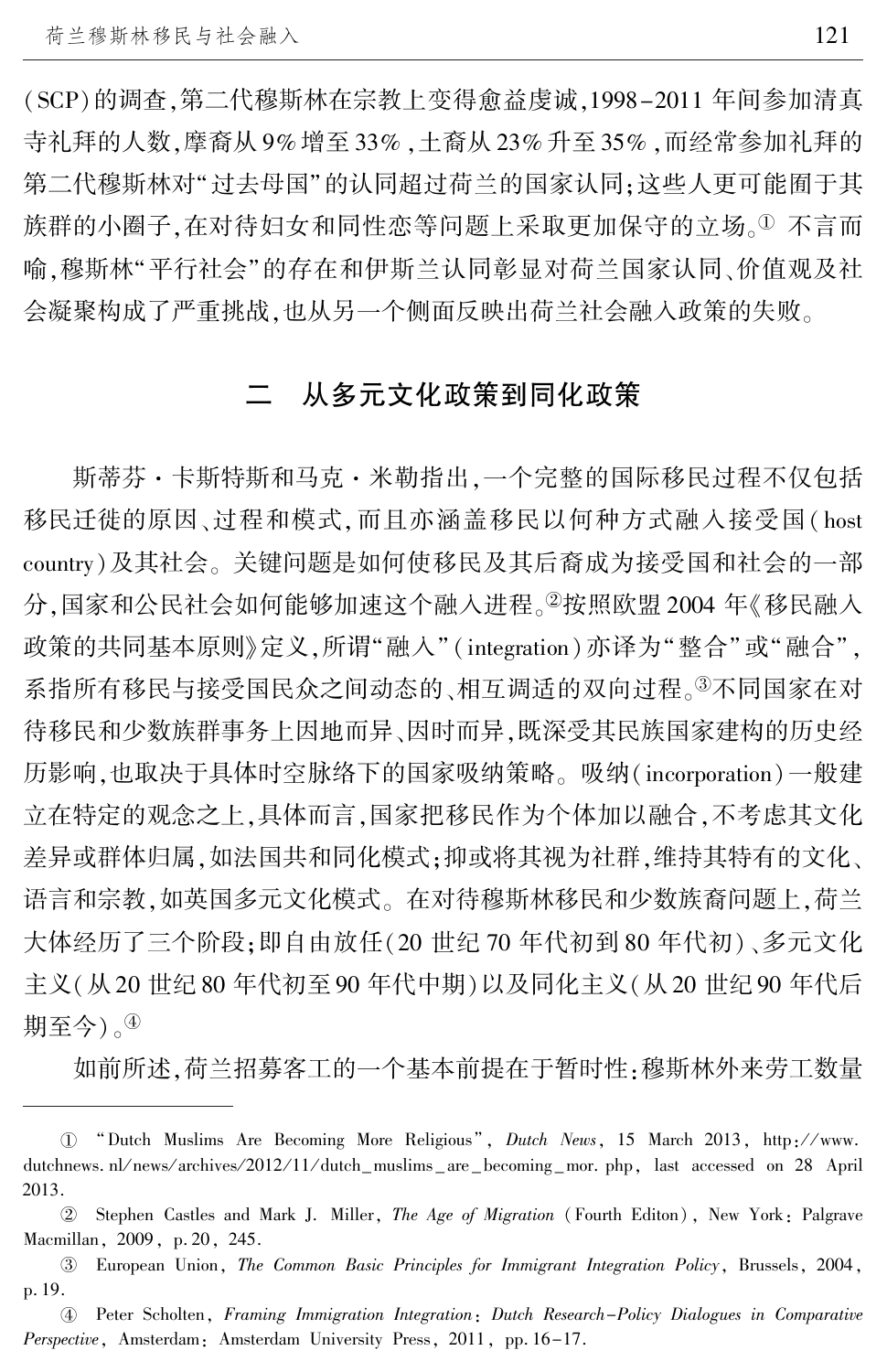有限、定期轮换,不会长久滞留;作为前殖民地的子民,许多穆斯林残存自卑感, 深知自己身份地位低下,明了"梁园虽好终非久留之地"的道理;客工基本由单 身男性构成,他们只身闯荡异国他乡,意在积攒钱财、荣归故里。 鉴于此,荷兰也 就顺理成章地把穆斯林客工视为匆匆过客,他们与其母国的关系和身份认同理 应维护。用西方政治哲学的术语来说,就是"善意忽视"(benign neglect),亦即 政府以无力或不该介入为由,对少数族群的存在装聋作哑,采取规避策略。 在实 际执行中,对于穆斯林的基本宗教信仰和功修,荷兰政府以"外包"(outsourcing) 的方式来处理,即允许土耳其、摩洛哥等官方机构或跨国非政府组织,介入荷兰 穆斯林事务,由外部为穆斯林提供宗教服务、清真寺建造、语言文化学习等事宜。 国外行为体介入穆斯林事务,一则控制离散者,政治上为己所用;二则谋求汇款、 投资等经济益处。由此,所谓"大使馆伊斯兰"(embassy Islam)或非政府组织的 伊斯兰跨国主义(Islamic transnationalism)应运而生。 这些跨国网络和认同进一 步确认和强化了移民与母国的脐带关系,导致"跨国意识" ( transnational consciousness)或"分裂忠诚"(divided loyalties),自然成为穆斯林与接受国的接触 互动与融入进程的障碍。<sup>①</sup> 德国社会学家乌尔里希·贝克指出,在全球化背景 下,跨国行为体正从权力、取向、认同和网络等各方面穿透和侵蚀主权国家的治 权。<sup>于</sup>然则,"在文化上直到上世纪 70 年末、在政治上直至 80 年代末,穆斯林都 是隐而不显、含而不露的",因此"穆斯林问题"在西欧各国并未成为一个引人关 注的政治社会议题。③

到 70 年代末, 荷兰政府察觉穆斯林"返回故国"不过是一厢情愿的神话,因 此有必要检视愈演愈烈的移民和少数族裔问题。 1979 年,荷兰智库———政府政 策科学委员会(WRR)出版了颇具影响力的《少数族裔报告》,建言政府采取协 调行动、吸纳移民。 1980 年,政府公开承认客工永久定居的事实,并采纳了《少 数族裔报告》的观点。 诚如汉恩·恩泽格尔所言:"直至 80 年代初,荷兰政府才 制定了较为连贯一致的政策,希冀促进移民融合。"1983 年,政府正式出台带有

① Jonathan Laurence, *The Emancipation of Europe*'s Muslims: The State's Role in Minority Integration, Princeton: Princeton University Press, 2012, pp. 30-38. 土耳其官方宗教事务局(Diyanet)有 1300 多名宗教人士在欧洲从事伊斯兰教的宣教活动,瓦哈比教派、穆斯林兄弟会等跨国宗教运动也纷纷在欧 洲各国建立各种宗教设施(religious infrastructure),意欲影响当地的穆斯林社群。

<sup>2</sup> Ulrich Beck, "Cosmopolitan Manifesto: The Cosmopolitan Society and Its Enemies", Paper Presented at "Theory, Culture and Society Conference", Helsinki, 2000, p. 11.

盂 Bhikhu Parekh, A New Politics of Identity: Political Principles for an Interdependent World, New York: Palgrave Macmillan, 2008, p. 99.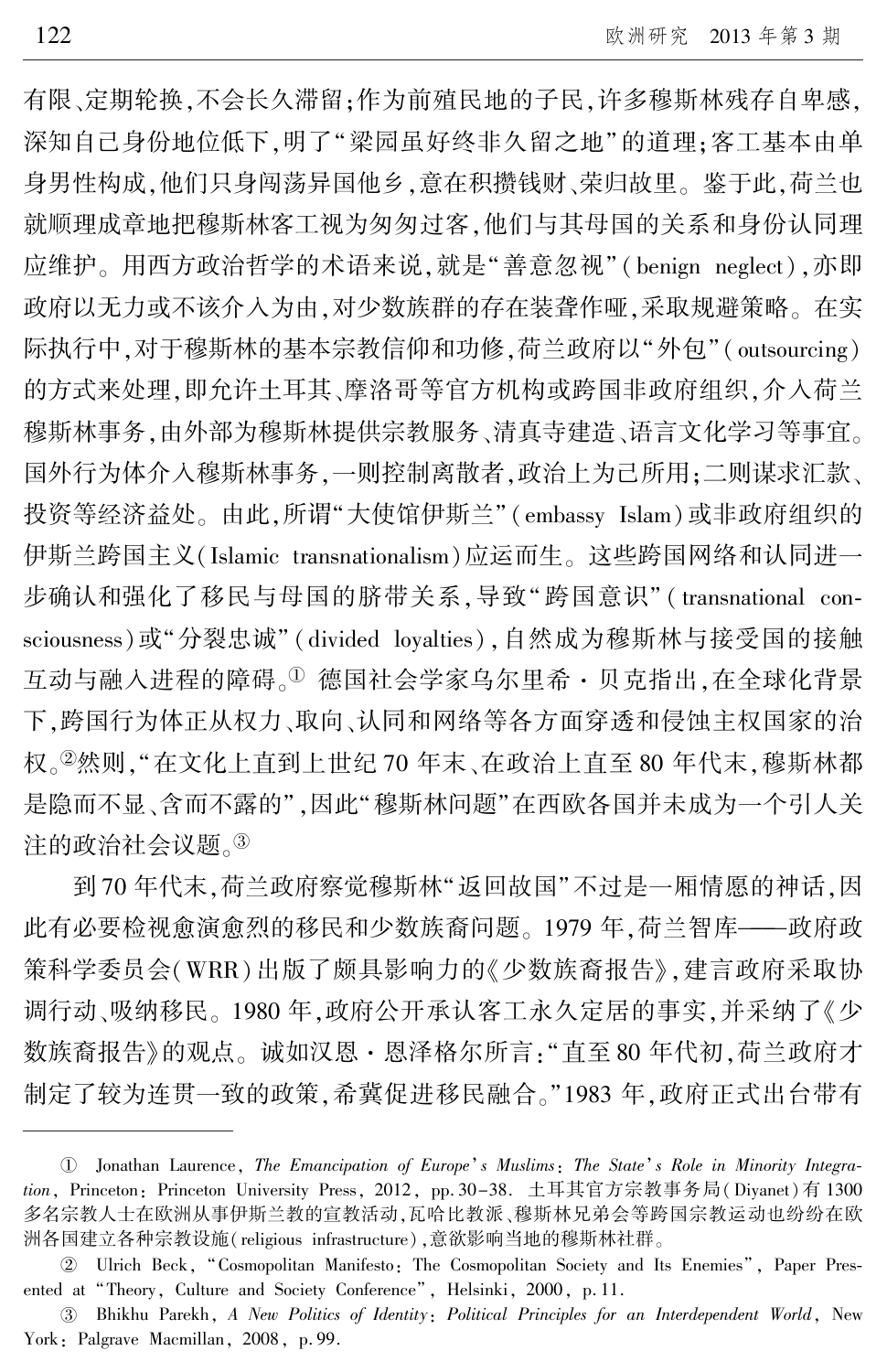鲜明的多元文化主义色彩的"少数族裔政策"(Ethnic Minorities Policy)。该政 策指出,移民已使荷兰成为一个多族群社会,多数族裔和少数族裔应相互尊重、 和睦共处、机会平等,公共权威有责任为此创造必要条件;承认少数族裔的文化 差异和宗教差异的权利,主张"保留认同之融合";强调"宣传多元文化之事例、 训练文化认同之自觉",支持少数族裔组建各式各样的社群组织。该政策主要 有以下特点:移民按其群体成员而非个人加以对待,这与多数欧洲国家显著不 同;承认文化差异,赋予特殊文化权利,反对文化歧视;多元文化主义制度化,保 护少数族裔认同;文化解放(cultural emancipation)是改善社会经济、融入主流社 会的关键。<sup>淤</sup>

在法律政治领域,荷兰强化了反歧视立法;1985 年赋予非公民的移民地方 选举的投票权;移民归化入籍更为宽松;与移民的协商机构陆续建立,移民得到 更多发言权。 在社会经济领域,引入针对少数族裔的劳动市场规划、特殊培训课 程和教育计划,帮助移民签署自愿协议、寻求就业途径。 在文化、语言和宗教领 域,政府慷慨动用公共资金,资助建立各式各样的族群基础设施,诸如创建传授 移民"母语"的穆斯林学校,开设具有文化特色的专门课程,支持组建穆斯林的 宗教组织。 于是,大量的清真寺、文化中心、伊斯兰学校如雨后春笋般相继涌现。 1970 年,荷兰全国仅有 8 座清真寺,到 2009 年拥有 500 多座清真寺、40 多所伊 斯兰学校、一家穆斯林广播电台,以及为数众多的伊斯兰同业公会。2与法国同 化模式、德国排斥政策相比,荷兰为穆斯林移民提供了较为宽容友善的空间,允 许其在公共领域里表达自身特殊认同;认为移民存在不是累赘,反能丰富本国的 文化多样性,能在多元文化社会中实现解放。<sup>3</sup>这个被誉为多元文化主义的"荷 兰模式"(Dutch model),被广泛视为处理不同文化、宗教、族裔之间各美其美 (respect)、美人之美(tolerance)、美美与共( cooperation)的典范。 但也有学者贬 之为"放纵的多元文化主义"(permissive multiculturalism)或"多元文化主义的极 端版本"。

 $\mathbb U$  Han Entzinger, "The Rise and Fall of Multiculturalism: The Case of the Netherland", in Christian Joppke and Ewa Morawska eds. , Toward Assimilation and Citizenship: Immigrants in Liberal Nation-States, New York: Palgrave Macmillan, 2003, pp. 61-63.

<sup>2</sup> Marcel Maussen, "Constructing Mosques: The Governance of Islam in France and the Netherlands", PhD Thesis, Amsterdam: University of Amsterdam, 2009.

盂 Ahmet Y俟kleyen, Localizing Islam in Europe: Turkish Islamic Communities in Germany and the Netherlands, Syracuse: Syracuse University Press, 2012, pp. 14-15.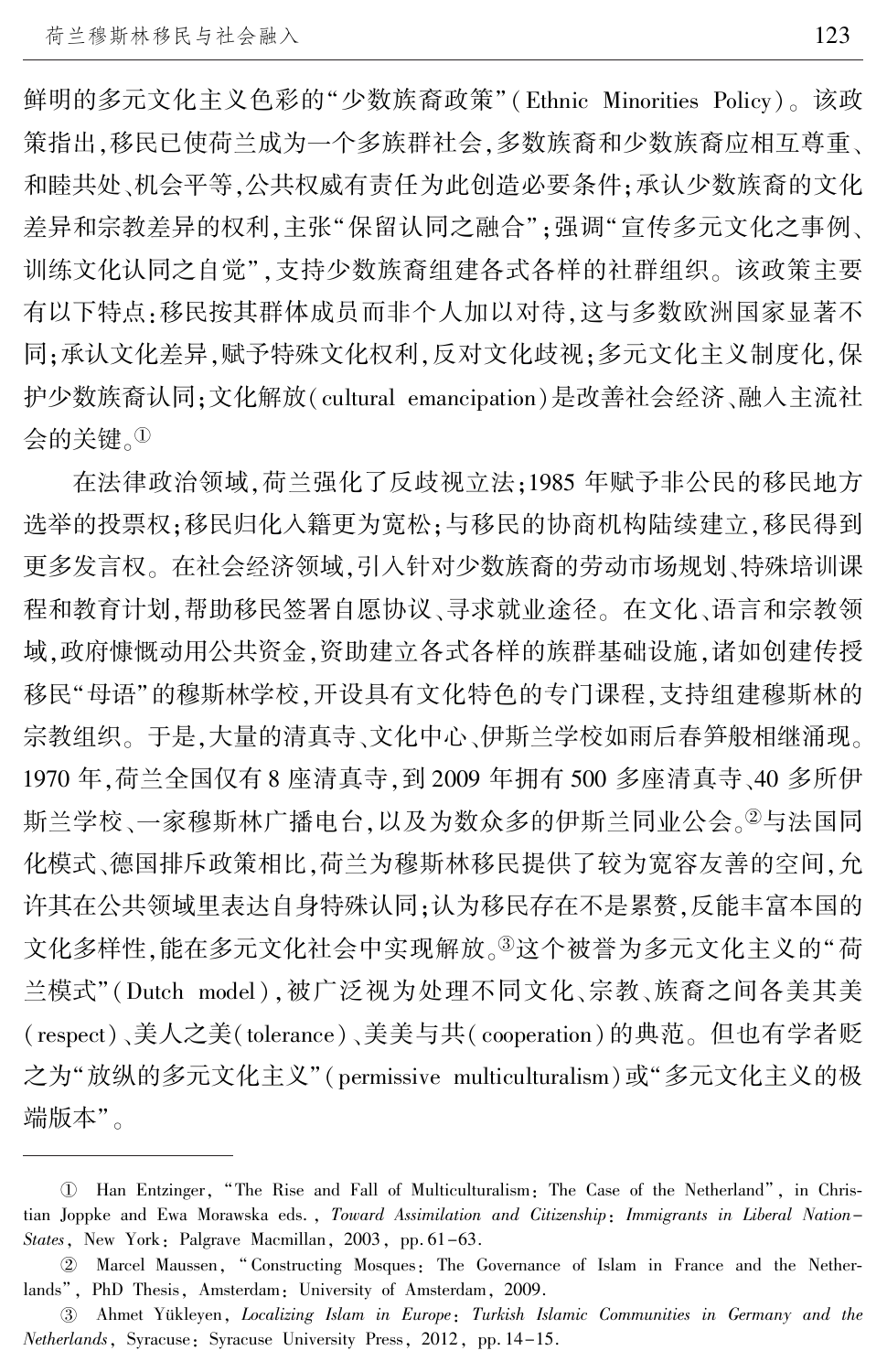荷兰之所以奉行多元文化主义(多元文化政策),除了众所周知的多元宽容 的历史渊源外,与其特有的"柱化"(pillarization, verzuiling)社会结构息息相关、 密不可分。 传统上,荷兰社会结构由新教、天主教、社会民主主义、自由主义四大 社群所构成。1每个社群皆有权组成一套自成一体、平行存在的制度体系,形成 一套各行其是、独立自主的学校、医院、媒体、政党等自治设施。 政府透过社群代 表间的折冲樽俎、协商共识,维持公共政策正常运转。 不过,当穆斯林移民潮到 来之际,整个社会的世俗化、个人化及社会流动已使柱化结构日渐崩塌,但宪政 原则仍遗留传统,故而相沿成习鼓励穆斯林建立一套自身的宗教、教育和文化社 群体系,冀望形成一个新的"伊斯兰支柱"(Islamic pillar),此设想也与穆斯林希 望保留宗教传统、生活方式的愿望不谋而合。 此外,许多荷兰人对于二战中境内 犹太人惨遭空前的杀戮深怀负罪感,亦对先前残暴的殖民统治背负沉重的历史 负担,加之当时"普世人权"话语的广泛传播,国际和国内法律机构将先前仅赋 予本国公民的权利扩展至领土管辖范围内的所有人,即由公民权(citizenship)向 居民权(denizenship) 让渡, 对其有无公民权身份几乎忽略不计。<sup>2</sup> " 在此背景 下,反对多元文化主义就等同于缺乏人道关怀,抵制针对弱势少数族裔的偏见既 是履行道德义务也是至高荣耀的象征。"3正因如此,为迎合多元文化的浪漫憧 憬,为符合当时的政治正确,荷兰各界对多元文化政策可能带来的风险和成本置 若罔闻。

1989 年的拉什迪事件是西欧国家与穆斯林移民之间相互关系发生变化的 一个转折点,自此西欧对穆斯林移民的态度从开放转为排斥、从正面到负面急遽 改变。 荷兰智库———政府政策科学委员会(WRR)对少数族裔政策提出质疑,批 评其过于关注"文化道德"领域,要求关注社会经济领域、激励移民独立自主、减 少其对国家的过分依赖。 1991 年,自由民主人民党(VVD)党魁弗里兹·博尔克 斯泰因(Frits Bolkestein)声称:"伊斯兰价值观与西方价值观不相容",抨击现行 政策与本土价值观背道而驰,呼吁当局向移民施压,迫使后者接纳社会价值规 范。 上述质疑引起轩然大波,一方面遭到多元文化主义者的猛烈抨击和围剿,另

淤 Arend Lijphart, The Politics of Accommodation: Pluralism and Democracy in the Netherlands, Berkeley: University of California Press, 1968.

于 Yasemin Soysal, Limits of Citizenship, Chicago: University of Chicago Press, 1994.

盂 Paul M. Sniderman and Louk Hagendoorn, When Ways of Life Collide: Multiculturalism and Its Discontents in the Netherlands, Princeton: Princeton University Press, 2007, p. 2.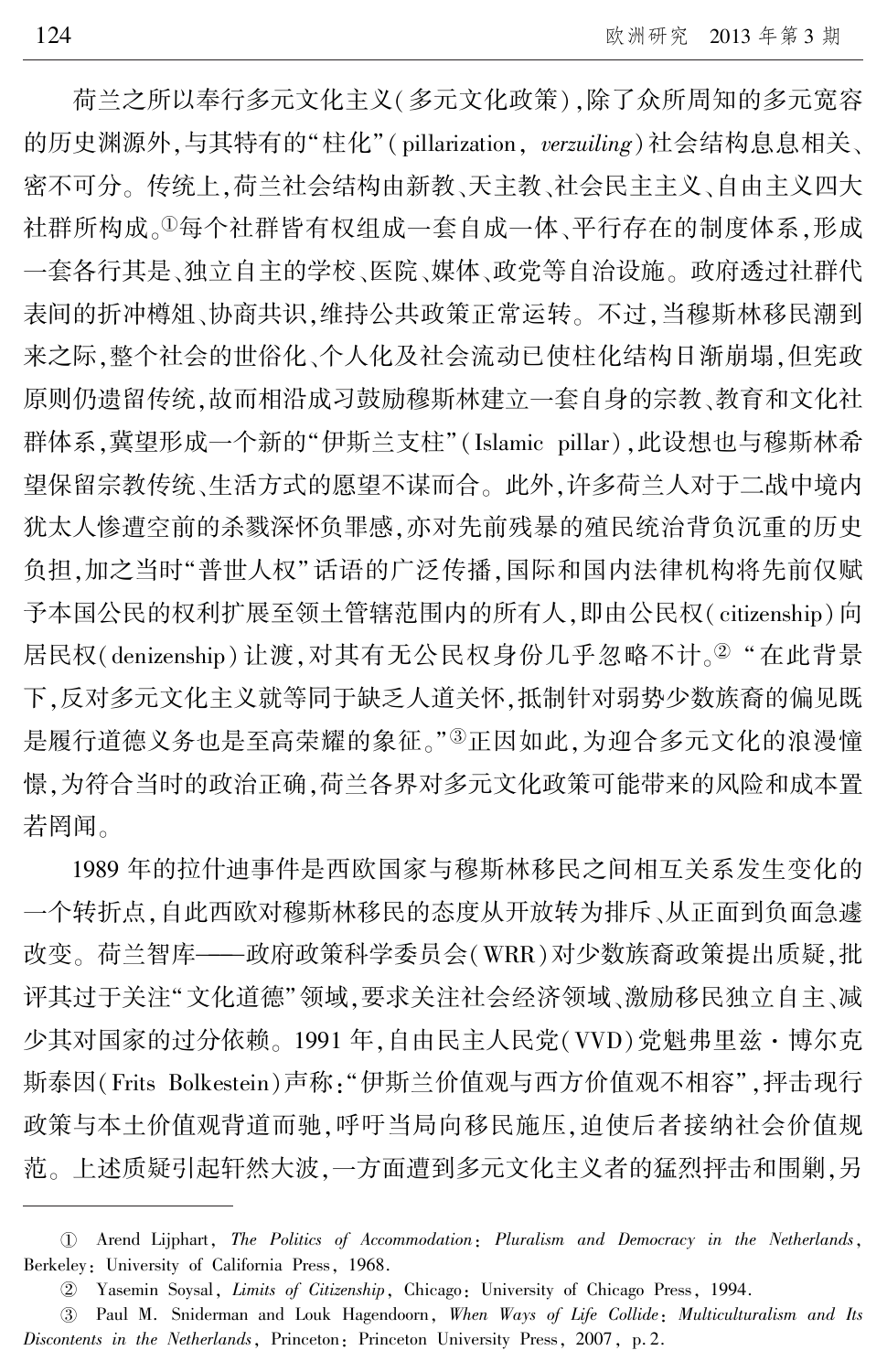一方面却在民众之中产生广泛共鸣,许多人早就厌倦多元主义的陈词滥调,出于 多重顾虑不便公然反对。 从 20 世纪 90 年代中期开始,移民融入政策开始转向, 倡导"好公民"和"公民融入"成为关键性的政策概念。 鉴于多数新移民对荷兰 语言及文化缺乏了解,无法有效进入就业市场,政府认为需要对新移民实施"强 制性的公民融入课程"。1997 年,荷兰议会批准了《新移民公民融入法案》 ( Law on Civic Integration for Newcomers),翌年9 月正式生效。 该法案规定:来自非欧 盟的新移民必须参加强制性的 600 小时"公民融入"课程,其中 500 小时为荷兰 语学习、100 小时为公民教育和劳动市场准备培训,所有费用均由政府支付,上 述措施旨在督促新移民尽快熟悉荷兰的语言、文化和社会。 据统计,1999 年有 超过 1.9 万名新移民参与公民融入课程。1荷兰移民融入举措很快得到其他欧 洲国家的积极响应,并纷纷效法实施。 以上可见,20 世纪 90 年代中期,荷兰开 始从多元文化政策领域撤离,到 2000 年完全弃之一旁,转而实施公民融入政策。

归纳起来,荷兰各界对多元文化主义的质疑和批判,集中体现在以下几个方 面:第一,对族群认同和群体差异以及赋予特殊文化权利过度强调,助长内部穆 斯林"平行社会"(parallel society)、"族群飞地"(ethnic enclave)和"隔离主义" (segregationism)的滋生蔓延。<sup>2</sup>对文化多元性和族群特殊性的过度彰显非但无 助于实现社会整合,反而加深了社会分裂。 伊恩·布鲁玛指出,问题根源在于二 战后欧洲过于沉迷于文化多元主义、宽容精神和政治正确原则,天真的包容与接 纳在很大程度上异化为毫无原则和立场的姑息、屈从、放任自流,致使内部价值 紊乱、融入失败,终究酿成"多元文化主义的悲剧"; ③第二,多元文化政策并未缓 解穆斯林弱势的社会经济地位,反而养成其对社会福利制度的过分依赖,滋生其 "不负责任"的心态和习气,进一步加深其社会经济的边缘化。与毗邻的德、英 等国相比,荷兰实施的多元文化政策给予移民慷慨的社会福利权益,却产生南辕 北辙的消极负面效果。 正如维基解密(WikiLeaks)所透露的,美国驻荷兰大使馆

 $\mathbb U$  Han Entzinger, "The Rise and Fall of Multiculturalism: The Case of the Netherland", in Christian Joppke and Ewa Morawska eds. , Toward Assimilation and Citizenship: Immigrants in Liberal Nation-States, New York: Palgrave Macmillan, 2003, pp. 75-77.

 $\textcircled{2}$  Ruud Koopmans et al, *Contested Citizenship*: *Immigration and Cultural Diversity in Europe*, Minneapolis: University of Minnesota Press, 2005, p. 11.

盂 Ian Buruma, Murder in Amsterdam: The Death of Theo Van Gogh and the Limits of Tolerance, New York: Penguin Press, 2006, p. 11.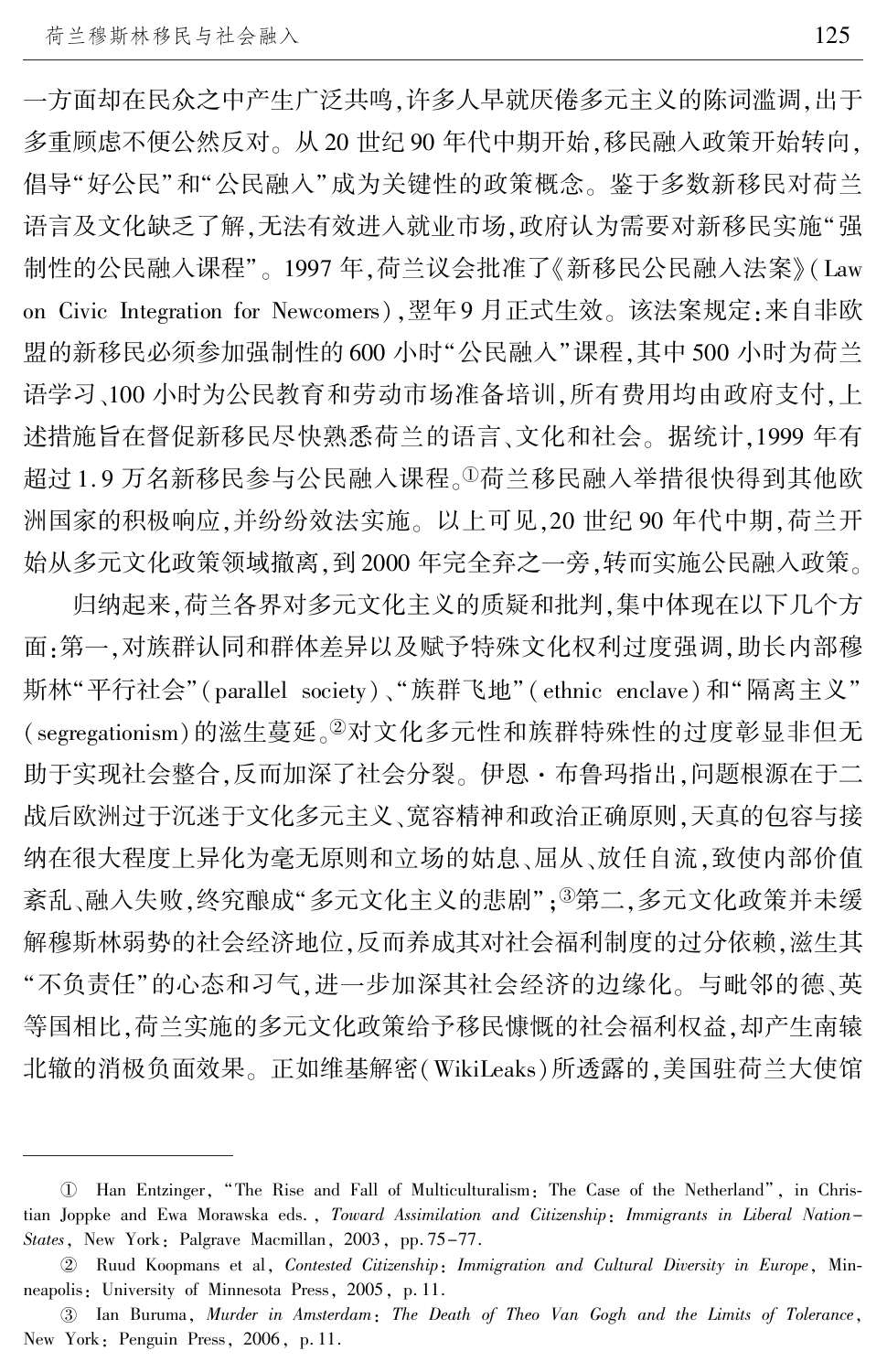称: "荷兰穆斯林是全欧洲最缺乏整合、最疏离的社群之一"; <sup>①</sup>第三,穆斯林抵抗 世俗主义和现代性,不愿主动接纳和适应荷兰社会的价值观和生活方式,反而一 味固守传统的生活方式。 "当清真食物要求满足后,他们又要求工作场所的祷 告;当后者被满足,又要求禁止宗教亵渎书籍;当那一要求满足或平息后,又要求 承认多重婚姻;之后,他们要求实施无息贷款,建立伊斯兰银行、金融和保险公 司,其最终目的就是以特立独行的方式生活于此。"2这一连串的特殊要求不可 避免地引发争议,招致主流社会的怀疑和抨击,甚至那些多元文化主义者也感到 穆斯林的要求难以招架、欲壑难填;第四,穆斯林问题造成本国社会的分裂和极 化。 荷兰穆斯林融入失败不仅在某种程度上导致伊斯兰极端主义的滋生,更刺 激国内极右民粹主义势力的抬头。 从 90 年代中期开始,以反移民、反穆斯林为 政治诉求的极右翼势力迅速崛起,皮姆·佛图恩党(Lijst Pim Fortuyn, LPF)和 自由党(Partij voor de Vrijheid, PVV)不断抨击多元主义政策,强烈要求采取断 然措施控制移民和穆斯林的肆意蔓延,结果造成了移民和少数族裔事务的高度 政治化。3至此,社会各界一致认为,多元文化主义已宣告失败,应结束"多元文 化主义的闹剧"(multicultural drama),改弦易辙、另起炉灶。④

#### 三 "9·11"事件后的社会融入举措

荷兰在上世纪 90年代中后期已逐渐转向同化政策,但"9·11"事件后,多 元文化主义失败论在荷兰社会迅速蔓延。 2003 年 1 月,时任欧盟官员、前自由 民主人民党领袖弗里茨·博尔克斯泰因的"鹿特丹演讲",被视为荷兰对多元文 化政策的"死亡判决书",预示着政府将采取强硬措施应对"穆斯林问题"。博尔 克斯泰因指出,荷兰必须彻底摒弃"价值相对论",明确支持"共同规范",此前允 许两套标准并存的情形不复存在;现存法律制度完备无缺、无须更改,荷兰政府 和社会"全无过失,皆是移民自身的问题;穆斯林必须自我调整,"若移民想成为

U See Frank De Zwart, "Pitfalls of Top-down Identity Designation: Ethno-Statistics in the Netherlands", *Comparative European Politics*, Vol. 10, No. 3, 2012, pp. 301-302.

于 Bhikhu Parekh, A New Politics of Identity: Political Principles for an Interdependent World, New York: Palgrave Macmillan, 2008, p. 99.

<sup>3)</sup> Sarah L. de Lange and David Art, "Fortuyn versus Wilders: An Agency–Based Approach to Radical Right Party Building", West European Politics, Vol. 34, No. 6, 2011, p. 1229.

<sup>4</sup> Paul Scheffer, "Het Multiculturele Drama", NRC Handelsblad, 29 January 2000.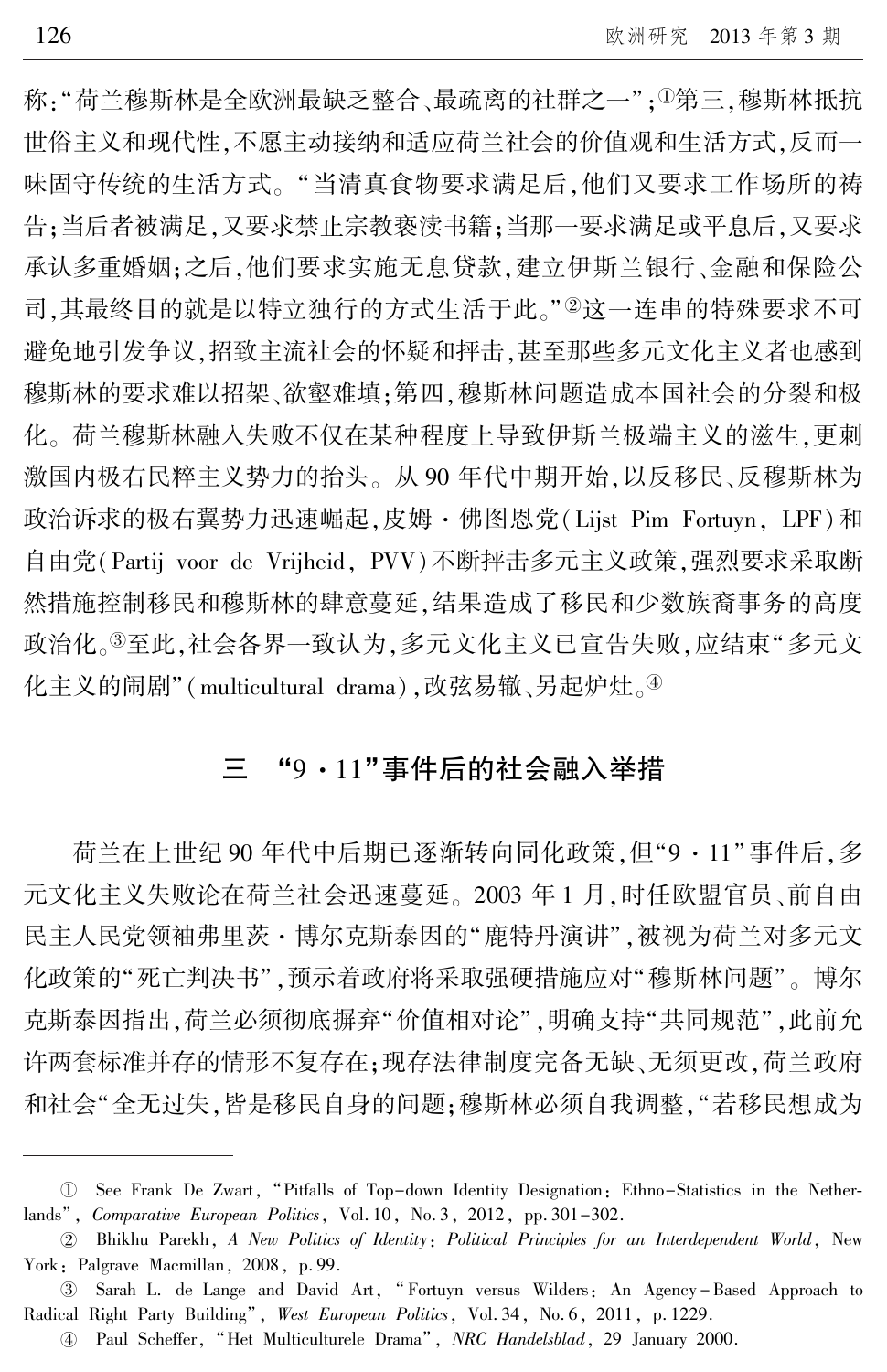荷兰人,就会是荷兰人";不仅荷兰将采取同化政策,整个欧盟国家亦然如此。<sup>①</sup>

2004年马德里"3·11"爆炸案、提奥·梵高谋杀事件、2005年伦敦"7·7" 爆炸案等恐怖事件,使整个欧洲的反穆斯林、反移民的伊斯兰恐惧症(Islamophobia)和排外情绪大行其道、无以复加。 在许多欧洲民众眼中,穆斯林不仅是文化 和价值观的隐患,更是政治和安全的威胁。 阿雅·希尔西·阿里(Ayaan Hirsi Ali)、基尔特·威尔德斯(Geert Wilders)等极右翼人士竭力诋毁伊斯兰教和穆 斯林,肆意煽动狭隘排外的民粹情绪。 他们一方面打着捍卫启蒙运动的"自由、 民主、理性"的旗号,另一方面却歇斯底里地喧嚷严控和打压穆斯林。 威尔德斯 叫嚣严禁穆斯林移民,驱逐非法移民,控制穆斯林人口膨胀,禁止发行《古兰 经》,严禁穆斯林妇女穿戴布卡( burka)、希贾布( hijab),强制实行"头巾税" (head rag tax),彻底遏制荷兰社会的"伊斯兰化"。<sup>2</sup> 极右翼人士把穆斯林"污 名"为包藏祸心、伺机颠覆的"第五纵队",执意摧毁西方文化和自由民主制度。 这些攻击和丑化穆斯林的语言暴力和言辞渲染,颇为迎合保守人士、中产阶级及 基督教信徒的恐惧心理,颇具民意支持和社会基础,也造成主流社会与穆斯林社 群之间关系的空前紧张,加剧整个社会思潮的集体右转。 据 2005 年《皮尤全球 态度调查》显示,在所有欧洲国家中,荷兰民众对穆斯林抱持最负面的评价。<sup>3</sup>凭 借民粹主义的煽动与穆斯林问题的情绪化和操控国内政治议程,极右翼政党在 相当程度上绑架了对穆斯林问题的理性探讨,使之高度政治化,继而捞取政治资 本、从中渔利。 2010 年全国选举中,威尔德斯领导的自由党(PVV)一举赢得 15. 5% 选票,跃居国内第三大政党。 极右翼民粹政党的崛起反映出荷兰社会对穆斯 林人口不断增长的担忧,对暴力恐怖主义所带来威胁的恐惧,对社会凝聚力和国 家认同日渐削弱的焦虑。 这时,彻底摒弃多元文化主义、实施严苛强硬的同化政 策已成为跨党派、跨阶层的基本共识,一系列限制移民和强化整合的措施纷纷出 台。

第一,增强民族国家认同,致力于公民参与和自助。 荷兰政府宣布放弃"多

 $\mathbb D$  Jytte Klausen, *The Islamic Challenge*: *Politics and Religion in Western Europe*, New York: Oxford University Press, 2005, p. 69.

<sup>2</sup> Spiegel Interview with Geert Wilders, "Was the Head Rag Tax Just A Bad Joke?", Spiegel, November 9, 2010, http://www.spiegel.de/international/europe/spiegel-interview-with-geert-wilders-merkelis-afraid-a-727978-3. html, last accessed on 11 April 2013.

 $\textcircled{3}$  "Pew Global Attitudes Project", Spring 2005, http://www.pewglobal.org/files/2005/07/248– To pline. pdf, last accessed on 11 April 2013.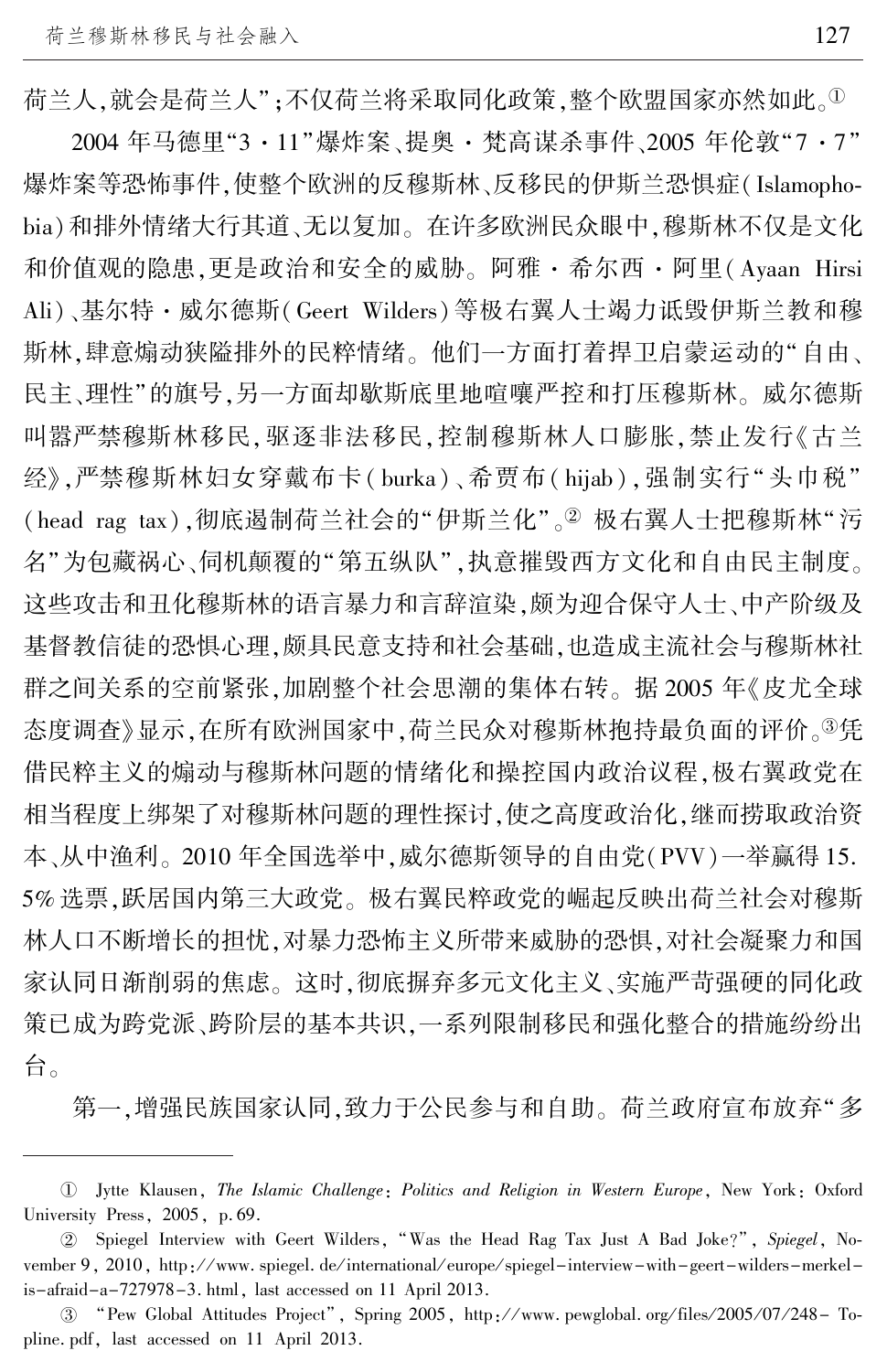元社会"观念,"荷兰社会虽受其他文化的影响,不断变迁,但它依然保持自身固 有特点,这是无法替代的",执行融入政策须优先考虑荷兰主流社会及其价值 观。 司法大臣帕亚特·唐纳(Piet Hein Donner)在 2012 年提交议会的"新融入 议案"中称,"公众对于多元文化社会模式的不满情绪,政府感同身受并着手调 整,以'荷兰价值观'(Dutch values)为优先考量。荷兰社会价值观在新融入体 系下尤为重要,政府已摒弃多元文化社会模式";"一个强迫性的融入措施实属 必要,否则社会将土崩瓦解,每人亦最终无法感受家庭般的温暖,融入政策并非 针对特定群体量身定做,而是对每个群体一视同仁。"为了应对失业、缀学和犯 罪等社会问题,移民必须肩负起公民融入的责任,生活在荷兰的每个人均应致力 于积极的公民权、参与和自助。 政府不再依循群体的属性和渊源来制定融入政 策.政策规则适用于所有人。1公民融入更强调个人的自主自助精神,移民有责 任自觉融入接受国社会,政府不再为其承担高额的融入成本,因为日常生活中的 教育、就业和住房等政策已提供充分的融入机会,要求移民自己支付公民融入所 有的费用。

第二,强化移民控制,实施准入管理。 荷兰政府一改过去未加限制的移民政 策,陆续出台一连串移民收紧政策。 2000 年,荷兰颁布《外国人入境法案》,有效 减少政治庇护者的准入,从 2002 年的 1. 8388 万人剧减为 2003 年的 8262 人,随 后大约每年 3000 人。 2000 年 12 月通过《国籍法》 (2003 年 4 月生效),要求对 归化申请者进行考试,考核其语言能力和国家知识;政府拒绝透露考试的任何内 容,不提供任何准备资料,因为"任何人不可能学习成为荷兰人,他必须感觉是 荷兰人"。归化考试的实施使得归化申请者大幅下降,由 2003 年 3. 7 万人减至 2004 年 1. 93 万人,仅有不到半数的申请人通过考试。 2011 年,荷兰宣布移民必 须在三年内通过融入考试,否则取消其居留权。

2005年,荷兰首创"国外融入"(integration-from-abroad)这一强制性的新政 策,以期强化对外来移民的控制,尤其针对以土裔、摩裔穆斯林为主的家庭组成 移民(family-forming migration, 国外配偶)和家庭团聚移民,而欧美或高技术移 民不在限制之列。<sup>20</sup> 2005 年的《公民融入国外法案》 (Civic Integration Abroad

<sup>(1)</sup> Government of the Netherland, "Integration Policy", http://www.government. nl/issues/integration/integration-policy, last accessed on 15 April 2013.

 $\textcircled{2}$  Sara Wallace Goodman, "Controlling Immigration through Language and Country Knowledge Requirements", West European Politics, Vol. 34, No. 2, 2011, pp. 235-255.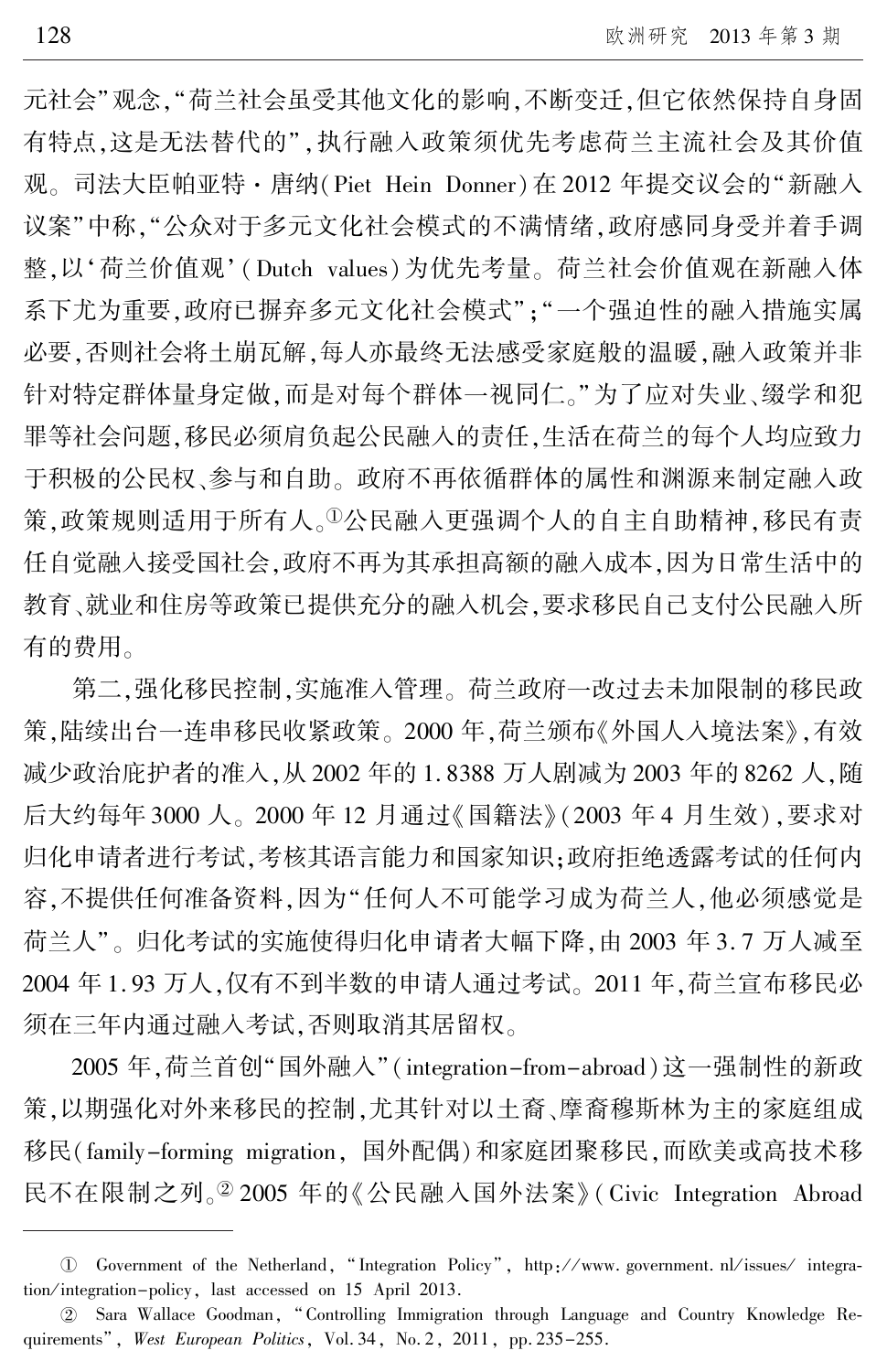Act, 2006 年 3 月生效)规定,外来移民须具备荷兰语和荷兰社会的基本知识, 才有资格申请暂时居留许可(MVV),也就是说,须先通过"公民融入国外考试" 方有资格入境。 申请人须参加荷大使馆举办的荷兰语测试(TFN)和荷兰社会知 识测试(KNS),观看隐含社会道德取向的荷兰影片,使申请人尽早了解"荷兰价 值观"。<sup>①</sup> 倘若考试失败,他或她将无法进入荷兰;申请者可无限制申请考试,但 须支付每次 350 欧元的考试费用;政府不提供任何有关考试的辅导材料。 借助 花样不断翻新的公民融入设计,荷兰公民权的内在逻辑已彻底改变,名义上的移 民融入政策已然成为移民控制的工具。②

第三,采取严格安全措施,遏制暴力极端主义。 在严格限制移民的同时,荷 兰强化了安全与反恐法律,回应恐怖极端主义的挑战。 随着穆斯林问题的"安 全化"(securitization),欧洲各国政府日渐把伊斯兰视为"生存威胁",危及本国 政治制度和价值规范,必须采取断然措施加以遏制。 据此,"法律赋予政府更大 的自由裁量权,以更严厉手段处置穆斯林公民或移民所带来的潜在危险。"<sup>3</sup> "9 ·11"事件后,荷兰通过了一系列的反恐立法或修正案,并设立了全国反恐协调 员(NCTb)这一官职。 2004 年 11 月梵高谋杀事件后,政府迅速提议剥夺拥有双 重国籍极端分子的荷兰国籍,关闭原教旨主义清真寺,驱逐极端伊斯兰教士。 2005年,移民局驱逐了宣扬极端思想的四位伊玛目( imam)。 $\stackrel{\textcircled{\textrm{4}}}{{}}\,$ 据 2004 年荷兰 情报机构(AIVD)估计,社会融入政策的失败造成穆斯林移民严重的疏离感,这 为极端主义思潮的蔓延提供了沃土。 2008 年内政部研究报告估计,荷兰国内有 2500-3000 名潜在的伊斯兰极端分子。 伊斯兰极端主义意识形态主张反抗西方 的生活方式、颠覆西方政治、经济和文化的支配地位,而荷兰尚未做好抗击伊斯 兰极端主义威胁的准备。5

④ "伊玛目"是伊斯兰教教职称谓。 阿拉伯语,意为领袖、楷模、师表、表率等。 伊斯兰教集体礼拜 时,伊玛目在众人前面率领众礼拜者。

虞 Dutch General Intelligence and Security Services, From Dawa to Jihad: The Various Threats from Radical Islam to the Democratic Legal Order, The Hague: AIVD, 2004.

淤 BBC News, "Drug Trials, Song Spats and More冶, 15 March 2006.

于 Christian Joppke, Citizenship and Immigration, Cambridge, UK: Polity, 2010, pp. 54-56.

③ "安全化"是指在威胁政治共同体生存的紧急情况下,国家有必要采取法治外的一些特殊措施和 程序。 一个成功的安全化依赖安全化行为体(Securitizing actors, 尤指政府官员、政治人物、文化和传媒行 为体) "叙事安全"(speak security)的能力,将指涉对象( referent object)呈现为一个挑战政治共同体安全 的生存威胁,并能使"重要受众"(significant audience)产生共鸣。传统的安全化分析侧重于话语与公共辩 论,而新近研究较注重制度与政策制定。 See Jocelyne Cesari, " Securitization of Islam in Europe", Die Welt des Islams, Vol. 52, Issue 3-4, 2012, pp. 432-433.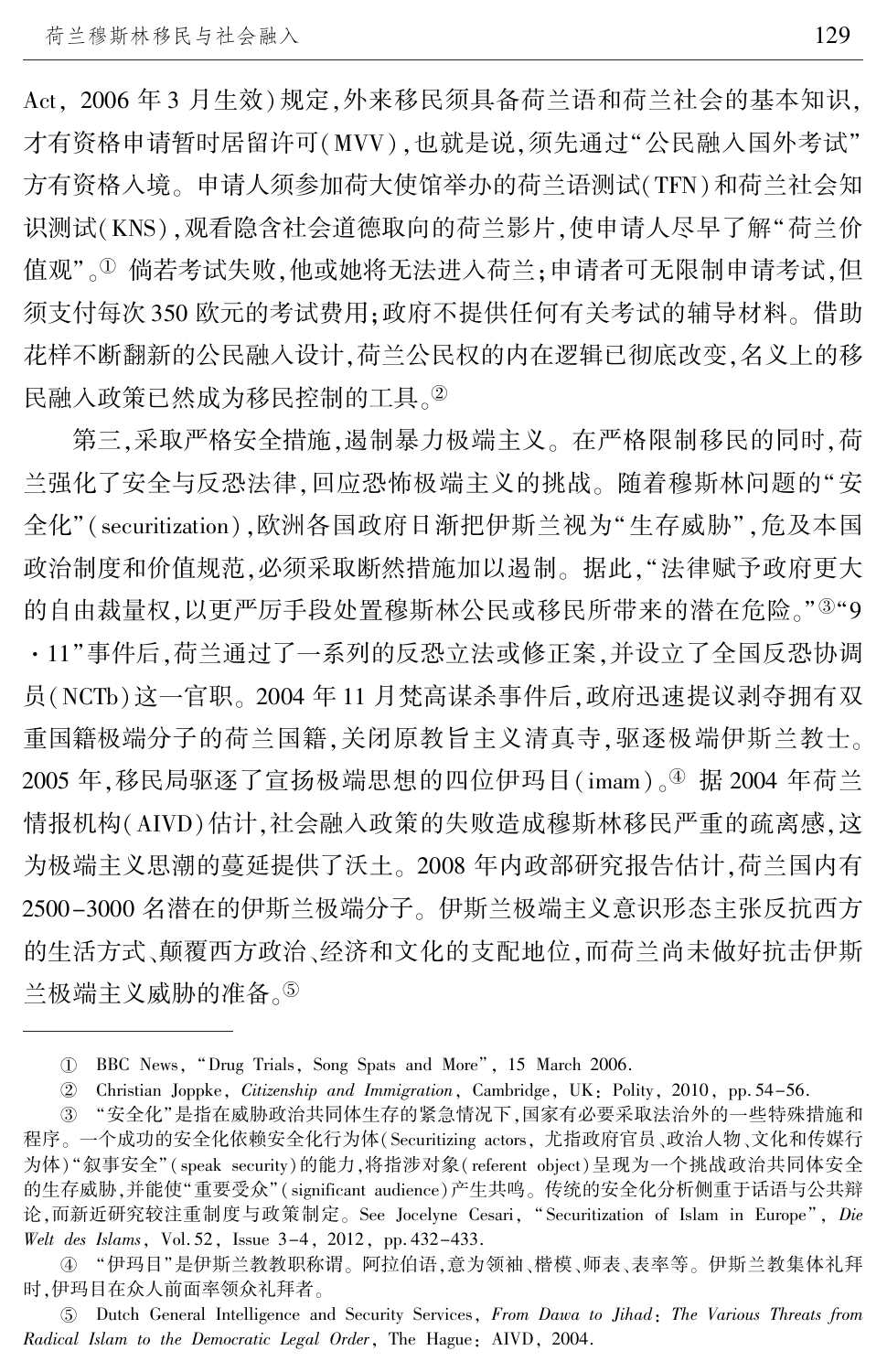第四,强化国家对伊斯兰事务控制,培育本土化的伊斯兰机制。 荷兰政府试 图重夺(reclaim)、驯化( domesticate)和规制( regulate)伊斯兰教,建立一个具有 本土色彩的伊斯兰教,将其纳入国家监督与控制之下。 2004 年,荷兰成立全国 性的伊斯兰委员会(Contactorgaan Moslims en Overheid,CMO),旨在扶持一个充 当穆斯林社群与政府的"桥梁"的对话者,意在减少跨国网络及外部宗教势力对 本国穆斯林事务的渗透、干预和影响,培育熟悉本国文化传统的土生土长的伊斯 兰宗教人士,发展荷兰式的"温和中立"的伊斯兰力量,缓解穆斯林社群与主流 社会的敌对情绪。政府与伊玛目签订"合作协议",鼓励伊斯兰宗教领袖与执法 机构合作,甄别辖区内的极端分子,正确理解伊斯兰教义,共同防范恐怖主义的 威胁,这种自我监督机制已成为协助政府部门、加强监控计划的有益补充。1 时 任移民部长的丽塔·维尔东克(Rita Verdonk)提议,要求所有伊玛目必须完成 荷兰语训练、本国法律制度、人文风俗等文化涵化课程。 借此,2005 年阿姆斯特 丹自由大学专门开设培养伊斯兰牧师资格(Islamic Chaplaincy)的课程。 乔纳森 ·劳伦斯指出:"在过去 20 年间,欧洲组织化的伊斯兰已取得长足的进展,从过 去无规制、无法辨别、资金不足,逐步走向国家监控、接受与此相连的收益与约束 的伊斯兰。"2

上述举措无不表明,在不断高涨的反伊斯兰、反穆斯林情绪鼓噪下,穆斯林 问题业已高度政治化与安全化,荷兰社会陷入集体焦虑和道德恐慌之中,迫使政 府不得不采取一系列相应措施,抑制"伊斯兰威胁"。如今,荷兰已彻底抛弃多 元文化主义转而实施"管理式多元性"(managed diversity)的同化政策。据加拿 大政治哲学家威尔·金里卡的分析,荷兰的移民多元文化主义政策分值从 1980 年的 2. 5 分、2000 年的 5. 5 分下降到 2010 年的 2 分,这一态势表明荷兰已从多 元文化主义大幅撤退。3 随着荷兰融入哲学和政策的剧烈转变,其政策举措与 法国倡导的公民同化主义( civic assimilationism)、德国主张的"管理式融入"

淤 Yvonne Yazbeck Haddad and Michael J. Balz, "Taming the Imams: European Governments and Islamic Preachers Since  $9/11$ <sup>n</sup>, Islam and Christian-Muslim Relations, Vol. 19, No. 2, 2008, pp. 221 -222.

<sup>2</sup> Jonathan Laurence, The Emancipation of Europe's Muslims: The State's Role in Minority Integration, Princeton: Princeton University Press, 2012, p. 11.

<sup>3</sup> Will Kymlicka, *Multiculturalism*: Success, Failure, and the Future, Washington, D.C.: Migration Policy Institute, 2012, p. 26. 移民多元文化主义政策指标( immigrant multiculturalism policy scores, IMPS)的总分为 8 分,从宪政立法、教育、媒体、公民权、平权行动等八个方面对西方各国的多元文化主义 现状进行评估和比较。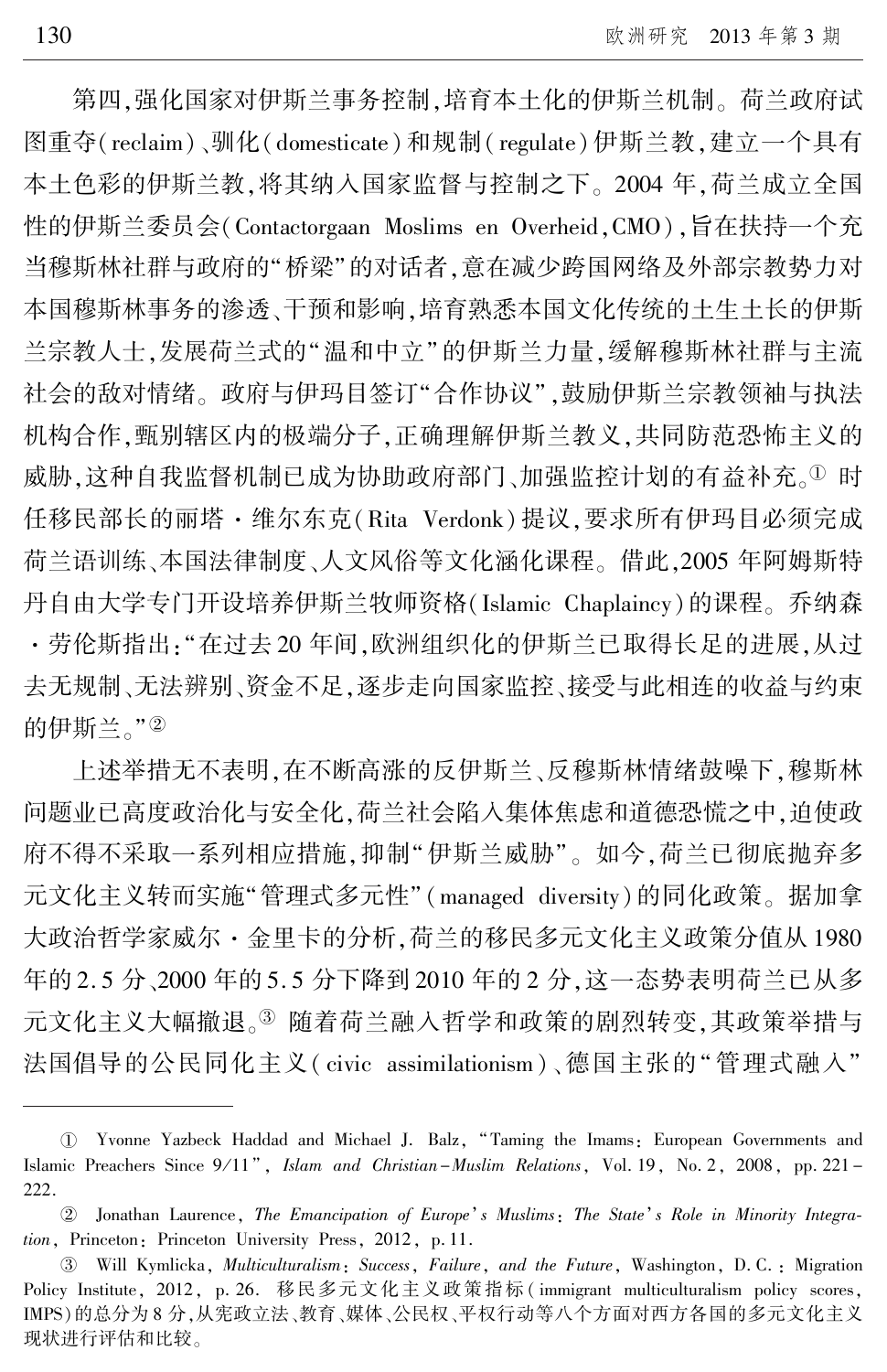$($  managed integration $)$ , 无论内涵抑或风格可谓大同小异、如出一辙。①简言之, 面临融入危机的西欧各国整合政策,更趋于去民族化和政策趋同,即以非自由手 段追求自由的目标,愈益带有"抑制的自由主义"(repressive liberalism)特征。<sup>2</sup>

#### 四 荷兰穆斯林融入的反思与展望

事实上,包括荷兰在内的西欧"穆斯林问题"之产生是当代全球移民运动的 产物。 作为全球化重要构成要素之一的移民,在 20 世纪后期的主要特点就是由 南向北的人口迁移。 历史上,西欧一直是向外移民的主要迁出地,但二战后却戏 剧性地成为外来移民的重要迁入地。 在短暂的时间跨度里,西欧从拥有微乎其 微的穆斯林发展到穆斯林人口显著增长。 对于穆斯林移民持续涌入及其多重意 涵,西欧各国无论在心理上还是政策上皆估计不足、缺乏准备。 穆斯林移民涌入 改变了人口结构,加剧了社会异质性,引发不同价值观及生活方式的碰撞,诱发 社会排外情绪与伊斯兰恐惧症的蔓延,导致极右翼政党的崛起和穆斯林问题的 政治化。 总之,穆斯林问题对西欧各国的主权、国家认同、政治文化、公民权、福 利制度等形成重大冲击。3 荷兰一改过去对多元文化主义的浪漫情调与天真遐 想,取而代之于对穆斯林的集体焦虑和恐惧感。 社会舆论认为,穆斯林非但不能 促进社会发展,反而诋毁国家认同、削弱社会凝聚力、加重社会福利负担、制造安 全威胁。 因此,如何整合穆斯林已成为荷兰亟待解决的重大议题。

其实,穆斯林问题既非哈贝马斯等欧洲左翼知识分子所宣扬的"后民族主 义"之书斋呓语,也非亨廷顿等东方主义者所鼓噪的"文明冲突论"式的危言耸 听。 绝大多数西欧穆斯林移民追求美好生活、期盼安身立命、分享繁荣成果;多 数穆斯林持有世俗观念、支持自由民主价值观,远非如主观臆想、等齐划一的原 教旨主义者或圣战分子,同时也需要对宗教保守主义者与"圣战主义者"进行区

① 德国长期奉行公民资格的"血统主义"(jus sanguinis),不承认德国是一个移民国家,因此采取 "宽容排斥"政策(exclusion with toleration)对待移民,随着 20 世纪 90 年代末国籍法的修改,其移民整合 政策调整为"管理式融入"(managed integration)。相反,法国始终秉承公民共和原则和"出生地主义"(jus soli)的传统。 英国则从过去的自由多元文化主义转变为现今的管理式多元性。 上述观点是作者与约尔 根・尼尔森教授研讨的总结。

于 Christian Joppke, "Beyond National Models: Civic Integration Policies for Immigrants in Western Europe", West European Politics, Vol. 30, No. 1, 2007, pp. 1-22.

盂 Eytan Meyers, International Immigration Policy: A Theoretical and Comparative Analysis, New York: Palgrave Macmillan, 2004, p. 199.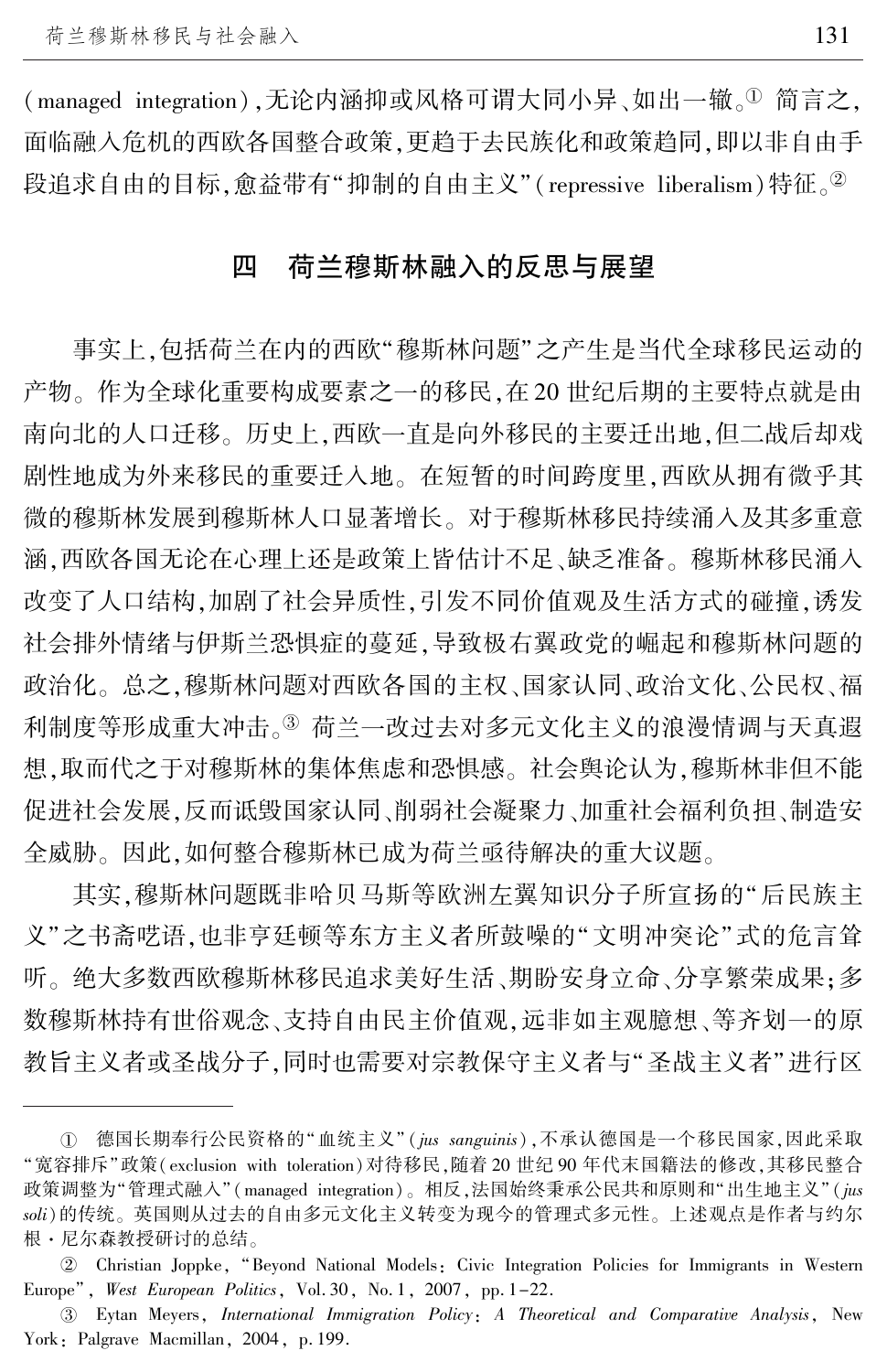别对待。1 更重要的问题在于,是否穆斯林整合进程与其他移民曾历经的融入 过程大同小异,或者成为穆斯林这个事实使之构成了某种特殊态势? 何塞·卡 萨诺瓦指出,十九世纪美国天主教徒也曾被视为"无法接纳"民主规范的"另 类",但此后历史发展的事实证明,天主教徒悄然融入西方主流社会,类似的犹 太人、黑人问题的缓解也是如此。 理论上,并不存在某种一成不变、非历史的本 质属性,使某一社会群体全然无法变迁、与时俱进。 今天的欧洲穆斯林与当时的 天主教徒有许多的相似之处,只要西欧国家应对得当,穆斯林移民完全可能实现 融入目标。2

如前所述,整合融入是一个相互尊重、共同努力、彼此调适的双向过程。 穆 斯林移民应努力改善社会经济地位,积极参与公共事务,主动融入荷兰社会,为 国家福祉和发展做出贡献;效忠国家基本制度,恪守自由民主理念,增强民族归 属感和认同感,证明"穆斯林是值得信赖的公民";弥合传统价值与现实社会生 活的落差,摒弃阻碍现代生活方式的陈规陋俗。 毕竟,任何社会要有规范共识, 倘若社会成员间无法形成一个"想象的共同体",这个社会难以为继。 欧洲伊斯 兰思想家塔里格·拉玛丹指出,对于那些出生在西方或是西方国家公民的穆斯 林而言, "已不再是'定居'或'整合'的问题, 而是'参与'和'贡献'"的后整合 (post-integration)话语时代。3 乔纳森·劳伦斯亦认为,必须借助赋权行动,透 过不断扩大的参与和草根民主,鼓励穆斯林参与基层决策和管理,建立沟通与回 馈机制;唯有成为肩负起融入责任的利益攸关者,穆斯林才能成功地加入西方社 会,除此之外别无他法。<sup>榆</sup>与此同时,荷兰政府和社会各界应责无旁贷地帮助穆 斯林摆脱弱势的社会经济地位,为弱势族群提供合理的社会资源,创造更多的社 会参与机会,并深入理解和学习其他族群文化与价值的优点。 正如欧盟融入原 则所主张的:"接受国必须为移民创造充分的经济、社会、文化和政治参与的机

淤 Jytte Klausen, The Islamic Challenge: Politics and Religion in Western Europe, New York: Oxford University Press, 2005, pp. 4-5.

于 Jose Casanova, "Immigration and the New Religious Pluralism: A European Union-United States Comparison", in Geoffrey Brahm Levey and Tariq Modood eds., Secularism, Religion and Multicultural Citizenship, Cambridge: Cambridge University Press, 2009, pp. 139-163.

<sup>3</sup> Tariq Ramadan, What I Believe, New York: Oxford University Press, 2010, pp. 5-6.

**<sup>4</sup>** Jonathan Laurence, The Emancipation of Europe's Muslims: The State's Role in Minority Integration, Princeton: Princeton University Press, 2012, p. 269.